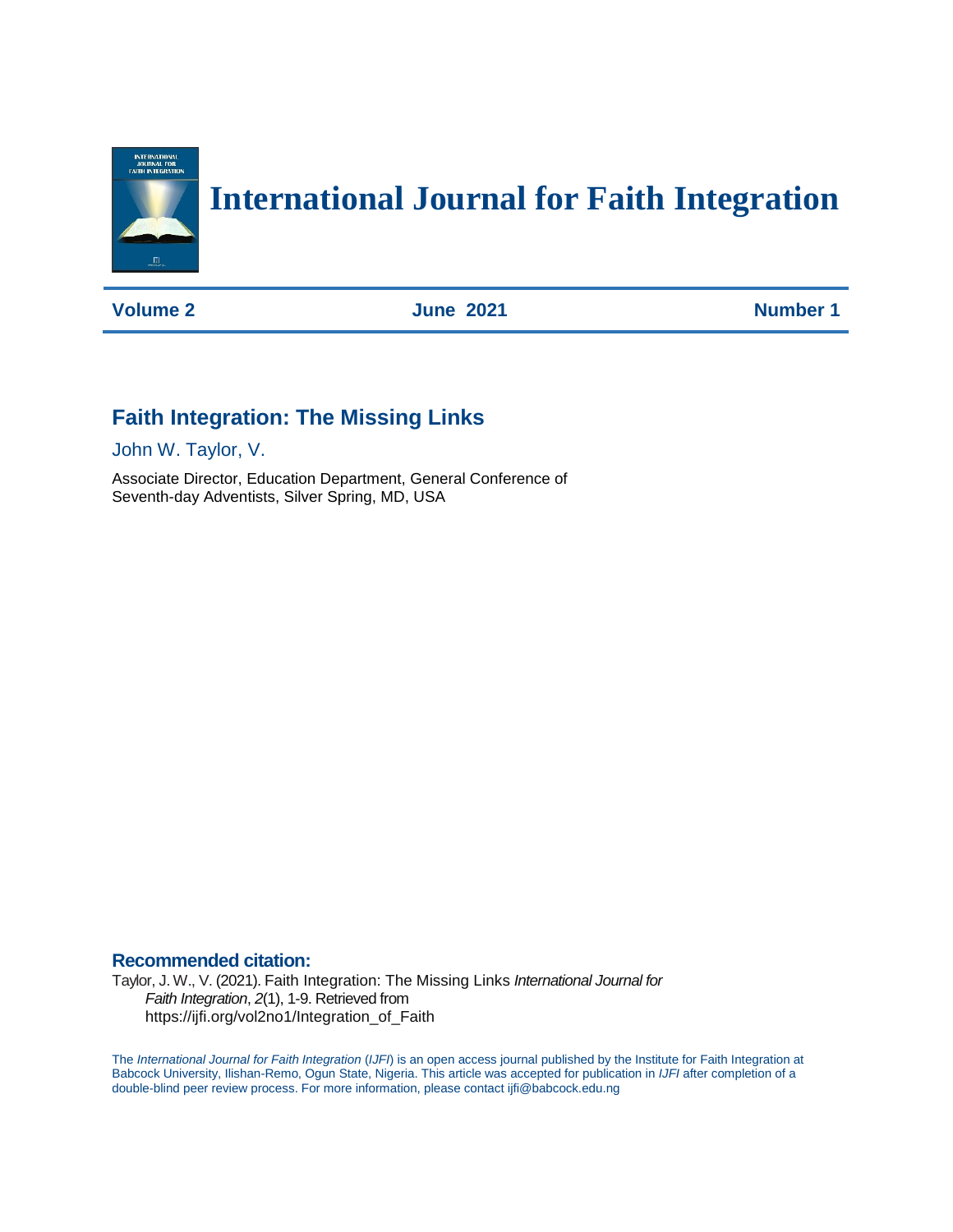John W. Taylor, V.

Associate Director, Education Department, General Conference of Seventh-day Adventists, Silver Spring, MD, USA

#### **ABSTRACT**

While the concept of faith integration, in and of itself, is not the missing link in Christian education, what is heralded as "faith integration" is often merely a veneer, a sugar-coated secular pill. What is missing is authentic faith integration. This article examines two links frequently missing in faith integration, links that can carry integration from pretense to reality and whose absence can place the entire faith process in critical jeopardy. These end links connect faith integration to its Source and to its object.

### **Introduction**

We begin with a simple statement of fact: The *concept* of "faith integration" is not the missing link in Christian education. Nurturing the faith of students is an implicit goal, if not a stated priority, in almost every Christian school, college, and university. Nearly every institution that bears the name of Christ has highlighted core Christian values in its official documents. And if you were to ask them, the teaching and non-teaching staff would state that they endeavor to treat their students in a Christ like manner.

When you glance quickly, everything looks fine. When you listen briefly, everything sounds right. But when you probe beneath the surface, when you talk with students, when you assess those who have graduated, a different picture begins to emerge. What was heralded as "faith integration" is but window dressing—a pretense, a veneer, a façade, Christian icing on a plastic cake; a sweet spiritual coating around a pagan pill; and, it is the pill and not the coating that ultimately takes effect.

What then is missing? *Authentic* faith integration! What makes the difference between a mere concept of "faith integration" and authentic faith integration? Are not prayers and proof texts sufficient? Is it not simply a matter of having a friendly, Christian person at the front of the classroom?

A *broken* link can appear anywhere in a chain. It is simply the weakest link, the one that first disintegrates under stress. Sometimes there are, in fact, broken links in the chain of faith integration. Official statements of the institution may not set out clearly the faith commitment of the institution. Course descriptions or course syllabi may not intentionally identify faith elements, such as biblical values or spiritually focused objectives. Teachers may not be aware of effective faith-nurturing strategies, and consequently, these are not utilized throughout the teaching-learning experience. Broken links can clearly compromise the effectiveness of faith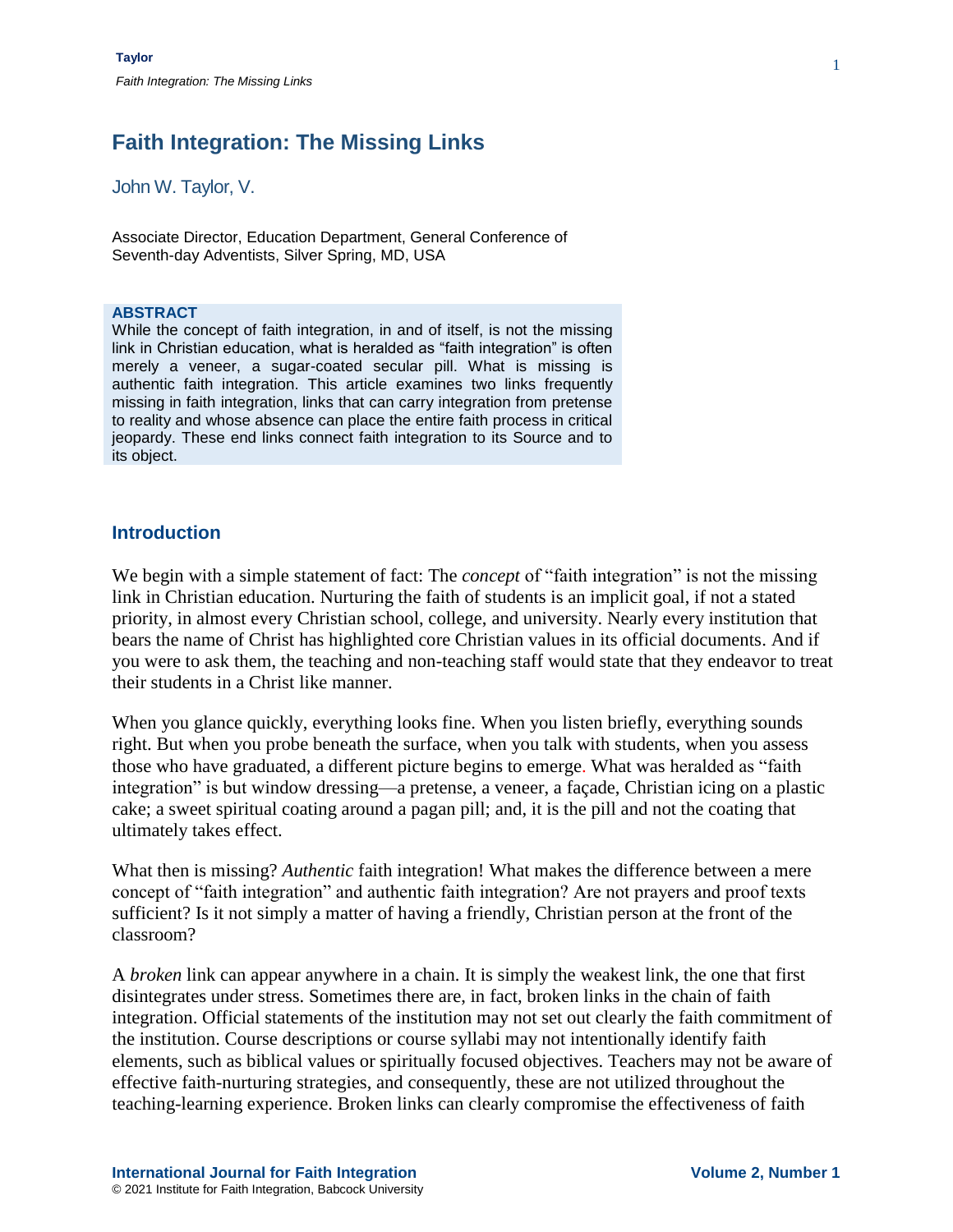#### **Taylor**

#### *Faith Integration: The Missing Links*

integration. Perhaps the most problematic, however, are not the *broken* links. After all, their brokenness is often quite apparent and motivates us to seek solutions. The more challenging situations are the *missing* links. These are particularly difficult because many times we are not even aware that they are missing.

You see, the *missing* link of a chain is not usually in the middle; rather, it is where the chain makes a connection. It is these attaching links that are most often absent. They can go missing precisely because they are able to open and connect. If we are not aware of the risk, or if we are not intentional about ensuring their integrity, they can simply drop away. In this article, we will consider the two links most frequently missing in faith integration. We will examine the two endlinks that can potentially yield the greatest effect on spiritual development, and whose absence places the entire faith process in critical jeopardy. These end links connect faith integration to its Source and to its object.

### **End link 1: Connect to the Biblical foundation**

The first attaching link in faith integration approaches the academic discipline and its subject matter at the deepest level, that of worldview. It connects the discipline to its biblical base. It seeks to understand content through the lens of faith. What does it mean to approach life and learning from a biblical worldview? Various authors, such as Juster (1996), MacCallough (2016), and Phillips & Brown (1996), have delineated core elements of a biblical worldview. To help students develop a biblical worldview, several formative actions are involved.

- *1. We make Scripture relevant*. This action affirms the pertinence of God's Word. It is based on the intersection of two basic concepts: (a) The Word of God speaks with relevance to each dimension of life; and (b) Every discipline should connect with our lives in meaningful ways. Consequently, God's Word should be significant to each academic discipline. This leads us to seek for a thoughtful understanding of Scripture in relation, not only to life, but also to learning.
- *2. We affirm that all truth is God's truth.* This principle is anchored in Scripture. James writes, "Every good gift and every perfect gift is from above, and comes down from the Father of lights" (James 1:17, NKJV [unless stated otherwise all Bible references are taken from the NKJV]). Similarly, the book of Proverbs declares, "The Lord gives wisdom; from His mouth come knowledge and understanding" (Proverbs 2:6), while John affirms, "Grace and truth came through Jesus Christ" (John 1:17). When we hold that all truth is ultimately God's truth, as Holmes (1977) early proposed, we will intentionally seek to connect all knowledge back to its Source.
- *3. We clarify and assess assumptions.* Every discipline involves underlying assumptions. These include: (a) the nature of the discipline and how it should be conducted; (b) the origin, meaning, and purpose of life; (c) the nature of truth and reality; and (d) our relationship with God, with other human beings, to the world around us. Our task is to evaluate how these assumptions align with the biblical position.
- *4. We trace the great controversy theme*. Every dimension of life is affected by the conflict between good and evil. The great controversy theme is, in fact, the sense-making arrative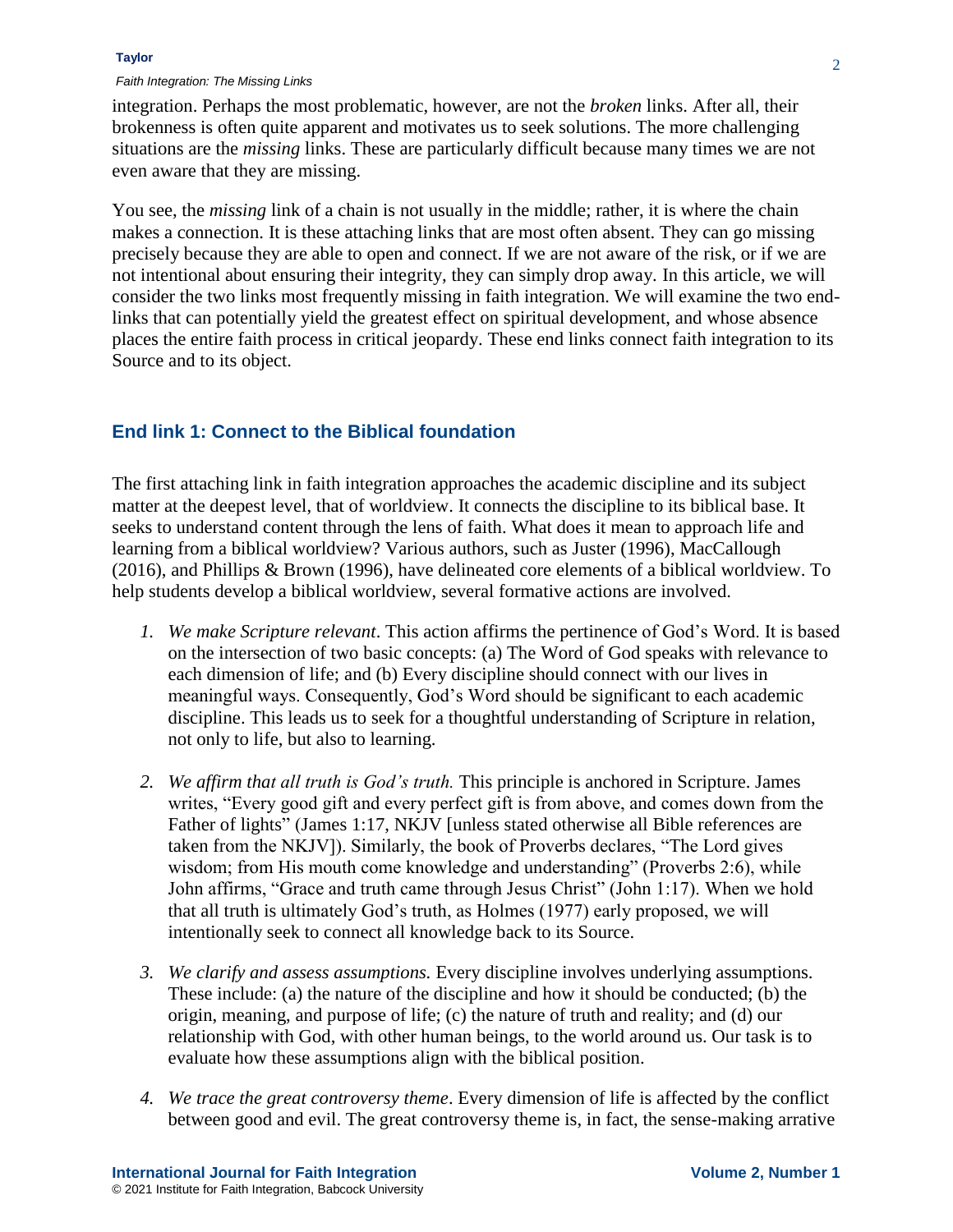for life. Here we endeavor to understand how our discipline is shaped by this cosmic conflict.

*5. We consider the gospel commission*. Here we view profession as ministry. We endeavor to live a life of service, a life with an outward focus. We see witness, not so much as an event something we do, but as a lifestyle someone we are (see Figure 1). "You are My witnesses" (Isaiah 44:8).



**Figure 1.** Witness: an event or a lifestyle.

Formative actions, such as these, construct an underlying biblical worldview, which, in turn, becomes evident in three key dimensions—paradigm, themes, and issues. These dimensions enable us to make the biblical worldview real for our students.

# Paradigm

The biblical worldview brings a distinctive paradigm to each discipline. The contours of this paradigm affect our beliefs and influence our priorities as we interact with a discipline and its applications. Here are some examples:

*Arts.* A biblical paradigm for the arts sees God as the Author of beauty and creativity (Genesis 1; Psalm 96:6). It maintains that we must assess both the medium and the message, referencing divine values (Exodus 32:15-19; Philippines 4:8), and that consideration must be given to both the purpose and the effect of a work of art, whether self-serving or God-directed (Isaiah 14:12- 14; Matthew 7:20; 1 Corinthians 10:32). It examines the relationship between Christianity and cultural expression, exploring matters of the spiritual and the secular, of the sacred and the common (Leviticus 10:1-2; 1 Corinthians 10:31).

*Language.* A biblical paradigm for language and literature views God as the Master Communicator, expressing ideas through oral, written, and visual modalities (Genesis 1:3; Exodus 34:28; Psalm 19:1). It maintains that humanity was created in the image of God, with the gift of expressive communication (Genesis 1:26-27; 2:19, 23). Language, however, reveals values and worldview. While sin distorts language and communication (Genesis 11:4-9), God seeks to restore language and bridge the communication gap (Acts 2:7-12; Revelation 7:9, 10). Ultimately, language in its noblest form, involves communication with and about God (Matthew 6:9-13; 28:19-20).

*Mathematics*. In a biblical paradigm, the elegance, beauty, and coherence of mathematics is a witness to God, the Master Mathematician (Matthew 10:30; 18:21, 22; Psalm 147:4; Revelation 21:10-17). Numerical and geometric patterns in nature are evidence of God's design in the deep structure of the universe (Psalm 104:24). The paradigm also includes the application of mathematics to alleviate real problems in a fallen world (Leviticus 19:36; Proverbs 11:1; Amos 8:5), and the identification of spiritual concepts illustrated through mathematical relationships and processes (Taylor, Lapat & Oberholster, 2001).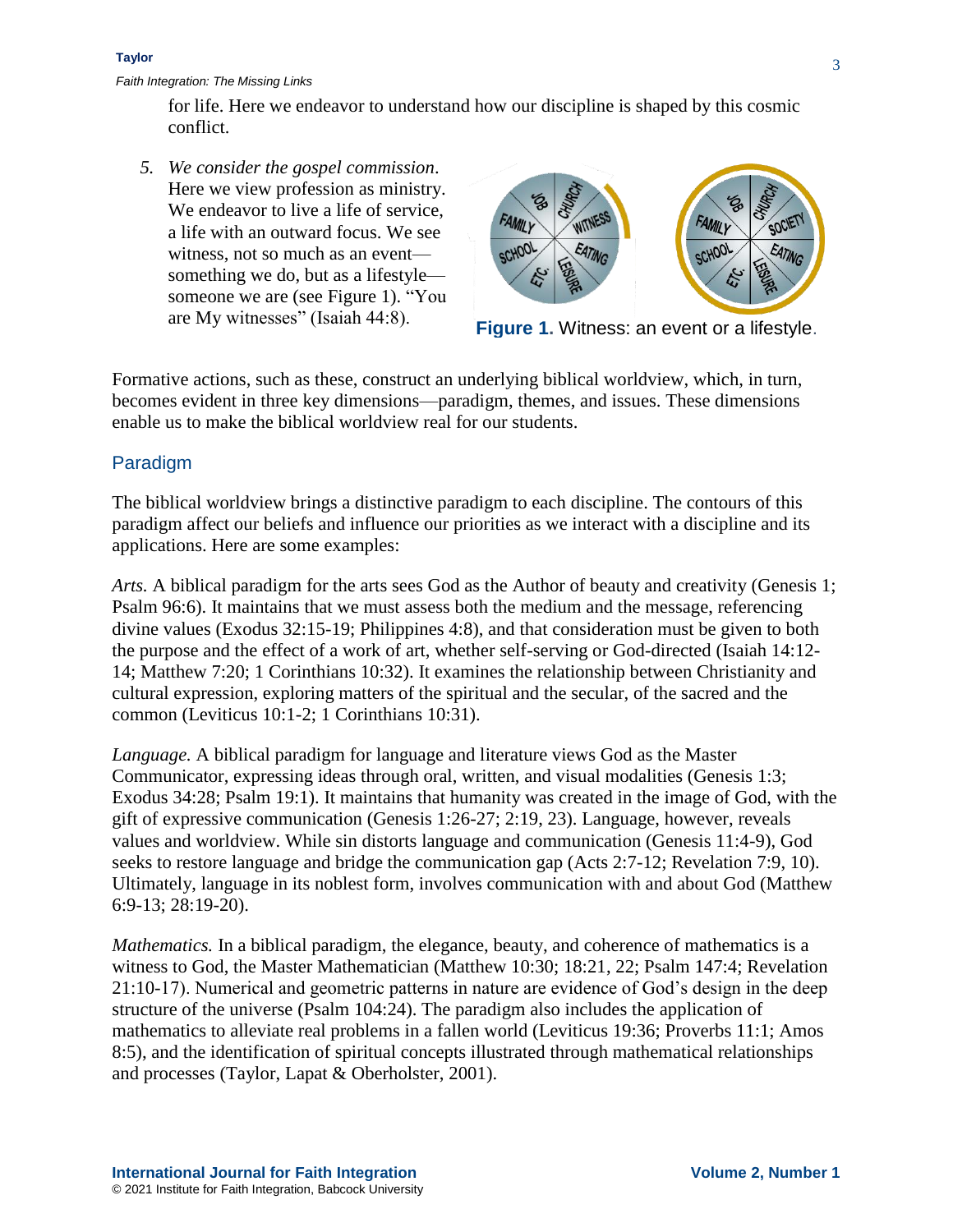#### **Taylor**

#### *Faith Integration: The Missing Links*

*Science.* A biblical paradigm for the sciences holds that God is the Designer, Creator, and Sustainer (Jeremiah 1:5; Matthew 6:26; John 1:1-4; Hebrews 1:3). While we find in the physical world evidence of sin distortion (Romans 8:21-22), there is a divine plan for restoration (Isaiah 35; Revelation 21:5). Meanwhile, human beings are to engage in a responsible stewardship of the environment and its ecosystems (Genesis 2:15; Deuteronomy 20:19; Ezekiel 34:2, 18). The paradigm acknowledges the reliance of scientific process and prediction on underlying order, and examines the role of research, reason, and faith in the acquisition of knowledge (1 Thessalonians 5:21; James 1:5, 6; 1 Peter 3:15).

Overall, the paradigm that a Christian worldview brings to an area of knowledge is Christcentered, Bible-based, service-related, and Kingdom-directed. This biblical paradigm, in turn, informs themes and issues inherent within the discipline.

*Application: What biblical paradigm concept could I highlight in a subject that I teach? How could I go about building that concept into the course?*

## *Themes*

Themes are broad ideas that reappear multiple times throughout a course or program of studies. These concepts may be identified by examining course goals, unit titles, and lists of key terms. Themes are of value in faith integration as they lend themselves readily to spiritual connections. Christ highlighted the importance of themes when He critiqued the Pharisees for focusing on minutia while ignoring "the more important aspects of the law—justice, mercy, and faith" (Matthew 23:23 NLT).

While every discipline incorporates multiple themes, here are a few examples:

- *Art*: beauty, creativity, emotion, harmony, reality, talent
- *Business*: accountability, control, equity, organization, planning, stewardship, success
- *Geography*: change, culture, environment, globalization, interdependence, poverty, tradition
- *History*: conflict, consequence, heritage, liberty, peace, struggle
- *Language*: hero, imagery, plot, stereotype, structure, surprise
- *Mathematics*: assumption, infinity, logic, order, proof, transformation
- *Physical education*: fairness, fitness, perseverance, recreation, teamwork, winning/losing
- *Psychology*: behavior, development, individuality, intelligence, motive, relationship, selfworth
- *Religion*: community, faith, forgiveness, grace, law, love
- *Science*: cause/effect, design, energy, life, origin, symbiosis, truth
- *Technology*: confidentiality, copyright, information, invention, privacy, security

From the faith perspective, a key purpose of themes is to help the student: (a) understand the relationship of a theme with the character of God and His plan for humankind and the universe, (b) view the theme in the light of the great controversy between good and evil and of the gospel commission, and (c) discover spiritual insights and foster Christian attitudes and convictions.

*Application: What would be an important theme in one of the subjects that I teach? How might I connect this theme to the spiritual life of my students?*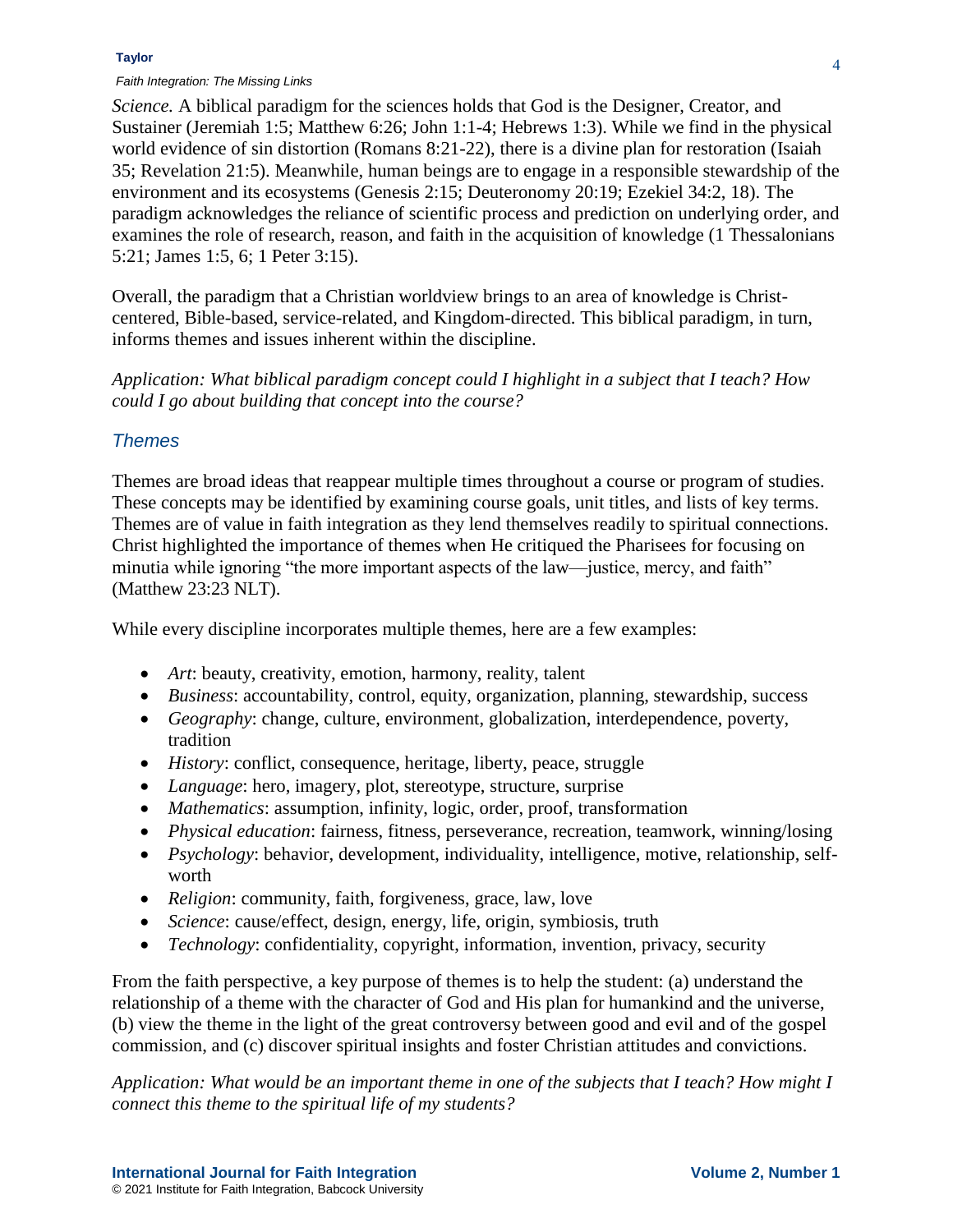Real-life issues, with ethical implications, exist in every discipline and subject area. Some of these issues are cross-disciplinary, such as the right to privacy (in business, psychology, technology, and research), vegetarianism (in science/health, geography, philosophy, and religion), and plagiarism (in the arts, business, literature, and technology). Other issues may be more discipline-specific.

Issues in the arts include the acceptance or rejection of culture, the lifestyle of the artist, nudity, and violence, among others. Business issues include equitable taxation, fair profit, monopolization, sexual harassment, unionization and strikes, and deception in advertising.

Geography issues could include immigration policies, squatter settlements, foreign aid, and national debt, exploitation of natural resources, and waste disposal. Issues in history include justification for war, spying, sabotage, and the utilization of chemical, biological, or nuclear weapons.

Language and literature present a variety of issues, such as freedom of speech, pornography and eroticism, defamation, stereotypes, and sensationalism. In physical education, contentious issues include competition, deception, hormone enhancement, sponsorship, and contract fulfillment. In psychology, there are issues of hypnosis, IQ testing, sexual expression, codependency, confidentiality, and informed consent. Global warming, cloning, animal rights, euthanasia, nuclear energy, and waste recycling are some of the controversial issues in science. Issues in technology include piracy, hacking, virus creation, netiquette, respect for privacy, and intellectual property.

When considering a controversial issue, we ask: (a) What are the purposes God intended for this area of human activity? (b) What biblical response is called for? Throughout, we seek to identify guiding principles and moral values with the intent to "teach my people the difference between the holy and the common and show them how to distinguish between the unclean and the clean" (Ezekiel 44:23 NIV). Figure 2, adapted from a presentation by Harold Heie (2008), presents some examples of discipline-specific integrative questions that can help students to examine issues from a biblical perspective.

*Application: What could be a critical issue in one of the subjects that I teach? How might I address this issue in such a way as to contribute toward the moral development of my students?*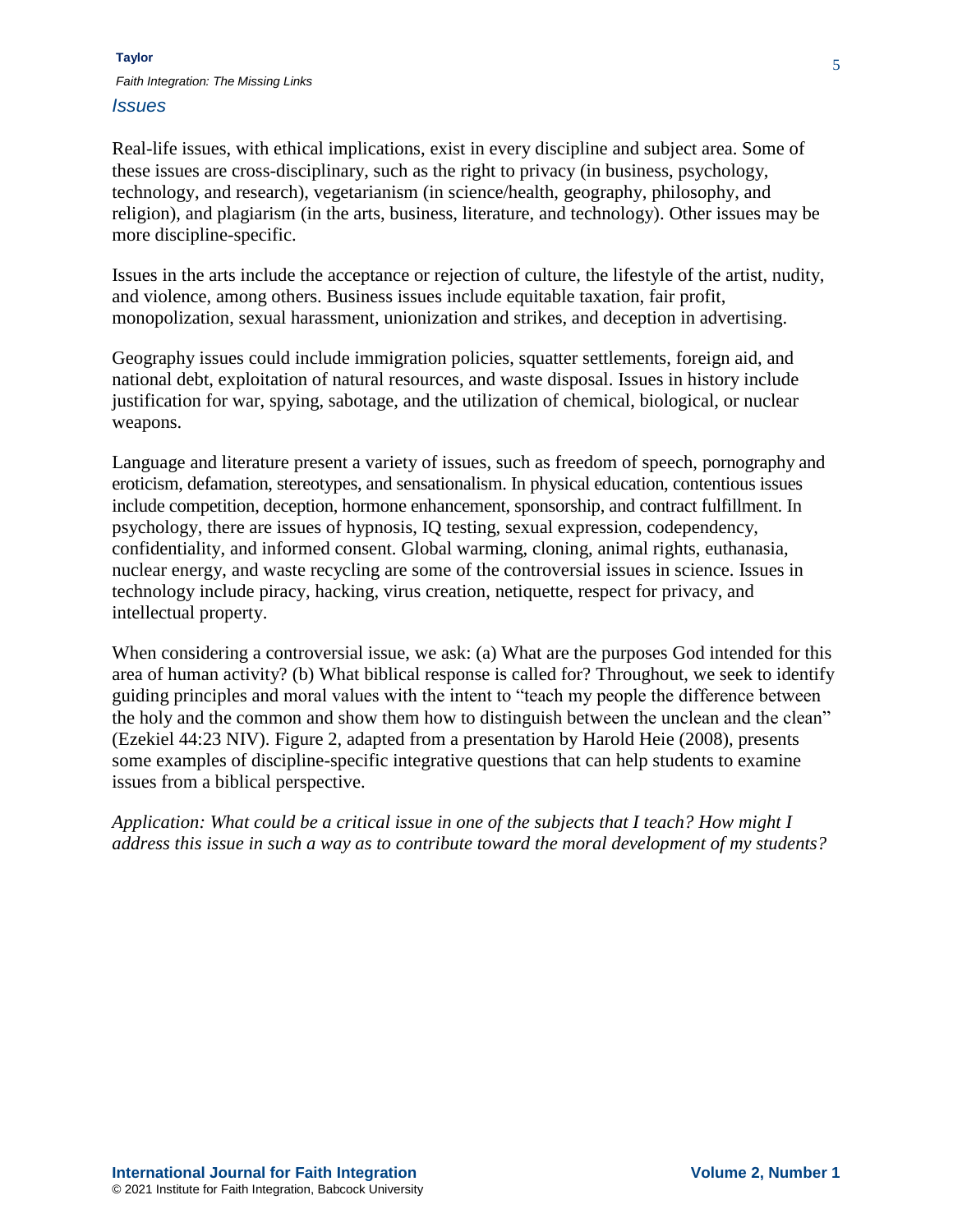# **Examples of Integrative Questions by Discipline**

- Biology: To what extent, if any, should genetic engineering be used to enhance human well-being?
- English: What are the similarities and differences in interpreting a biblical text and interpreting other literature texts? Sociology/Social Work: To what extent are social problems caused by inadequacies in societal structures or by
- individual or group irresponsibility? Business: What social responsibility, if any, does a business enterprise have toward its employees and the geographical region in which the business is located?
- Political Science: What is the role of forgiveness in international relations?
- Criminal Justice: To what extent should the penal system be retributive or restorative, or both?
- Fine Arts: What are the limits, if any, on the freedom for human creative expression?
- History: How do alternative views on the "direction of history" (e.g., linear, cyclical, teleological) fit or not fit with the Christian narrative?
- Computer Science: What are the ethical implications of the use of the internet?
- Economics: What is the relationship between the quest for profitability and the Christian call for compassion and justice?
- Education: What is the relationship between subject-centered and student-centered teaching pedagogies considering a Christian perspective on personhood?
- Physics: What are the similarities and differences between the use of models in scientific inquiry and the use of models in theological inquiry?
- Sports Medicine: What are the limits, if any, on allowable means for enhancing athletic performance?
- Communications: What is the potential for finding common ground through dialogue when the conversationalists are embedded in different traditions?

### **Figure 2.** Integration of faith and learning in the classroom: Posing integrative question

# **End link 2: Connect to the student**

Many times, we operate "faith integration" as if it were a closed system, a self-contained process in which the means become the end. The purpose of Christian education, however, is not merely self-preservation. It is not a self-perpetuating cycle, where you collect a paycheck every time you pass GO. Learning must connect to life. Faith must link to experience. It is not enough for the student to know about God. The student must know God personally. It is insufficient for the student to describe the faith construct. Faith must be experienced in the life. This is the second attaching link, where faith connects to student experience. Here is where faith becomes tangible, where spirituality becomes real. This occurs through reflection, through cooperation and service, and through worship and witness.

## *Reflection*

Many times, we seem to have the misguided idea that learning is effective only when students are active. A better goal might be student engagement. Engagement occurs when we pose matters for introspection and contemplation, and then allocate time and avenues for reflection. In a science course, for example, we might ask students to examine the relationship between faith and science: How does faith inform science? In what ways, does science inform faith? What is the Christian to do if it seems that faith and science contradict each other? Or we might encourage students to explore evidences of the processes of creation and restoration in the natural world. To document the contemplative process, we might ask students to keep a reflective journal.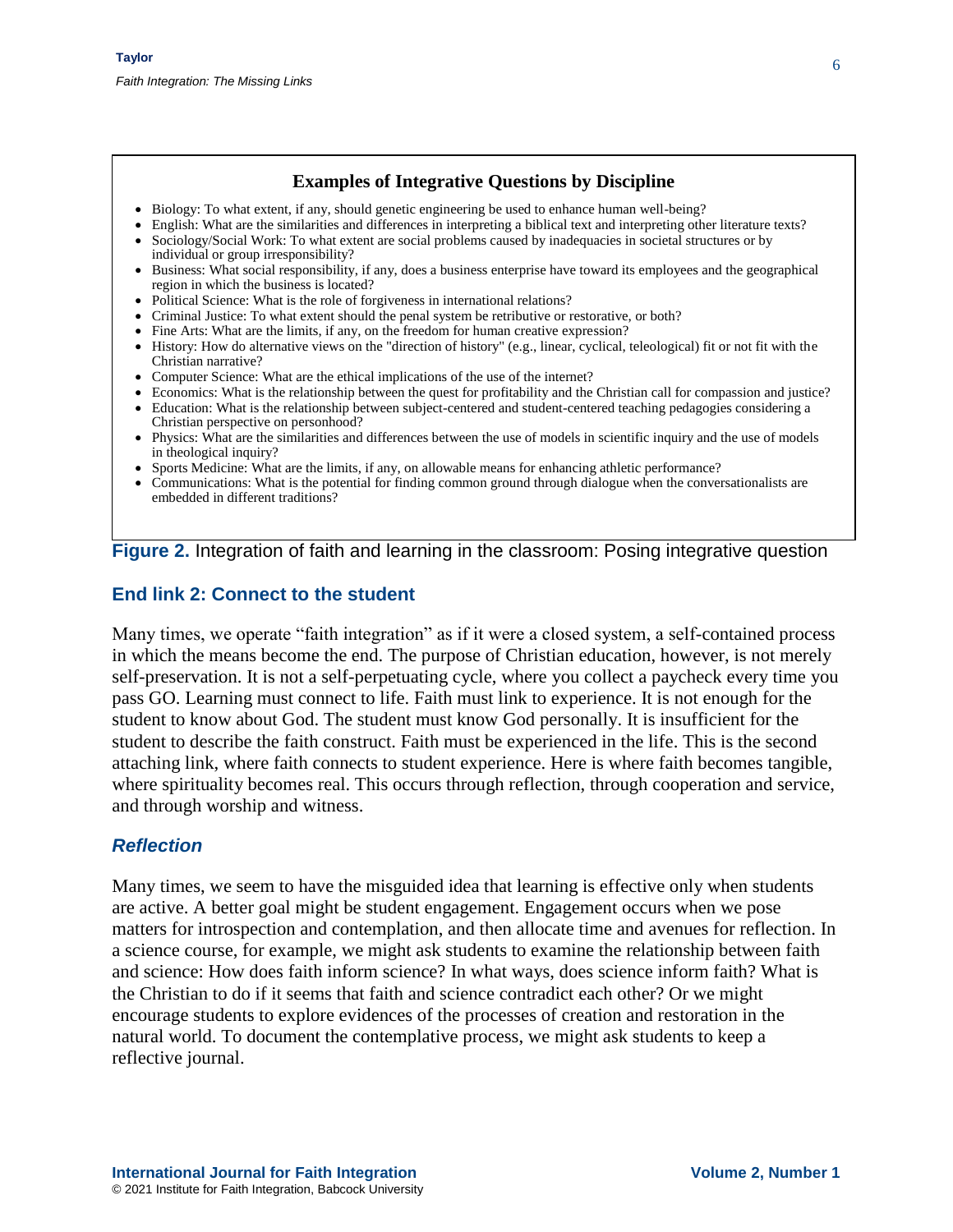In a mathematics class, in studying coefficients, we might pose the question: To what would you compare the positive and negative coefficients in your life? Write in your journal an example or two of how positive influences have improved your life or how negative influences could reduce the quality of your life. Or, on the topic of the number line, we might ask our students to consider that there is an infinite number of points between zero and one, yet each of them can be represented by a real number. Then, imagine all the people that exist and have existed, yet each is unique and special. Reflect: Who am I to others? To myself? To God? Or in discussing mathematical symbols, it might simply be the question: What do I stand for?

More broadly, we can create quiet places of beauty where students can meditate and pray. We can organize a weekend retreat for students, where there are opportunities to quietly think and ponder. Or, we can simply provide opportunities for students to explore the great questions: Who am I? Where did I come from? Why am I here? Where am I going? How do I know what is right? What is wrong around and/or within me? What is the solution? (adapted from Walsh & Middleton, 1984).

#### *Application: What is something that I can do to help my students reflect on their spiritual life?*

### *Cooperation and Service*

Faith is nurtured in students' lives when they engage in cooperative endeavors and in selfless service. Each of these concepts is biblical. Regarding cooperation, Paul writes, "Those of us who are strong and able in the faith need to step in and lend a hand to those who falter" (Romans 15:1, The Message), and further, "Carry each other's burdens, and in this way, you will fulfill the law of Christ" (Galatians 6:2, NIV). There are ways in which we can build a cooperative learning community. These include involving students in collaborative projects, small group discussions, fieldwork dyads, group research, and as student mentors.

In terms of service, Paul writes, "Through love serve one another" (Galatians 5:13), while Peter adds, "Each one should use whatever gift he has received to serve others" (1 Peter 4:10 NIV). Jesus stated the matter succinctly: "It is more blessed to give than to receive" (Acts 20:35). As educators, we can involve our students in service through community assistance projects, outreach activities to the disadvantaged, drug prevention programs, service-oriented field experiences, and mission trips, among others.

*Application: What is something that I could do to build community in my classroom, or to make a service activity meaningful?*

#### *Worship and Witness*

From the Christian perspective, the ultimate purpose of life is found in worship and witness. When we involve students in these actions, spiritual life develops, and faith is strengthened. There are various aspects of worship that provide meaningful faith experiences for students.

 **Prayer:** Scripture enjoins, "Oh come, let us worship and bow down; let us kneel before the Lord, our Maker" (Psalm 95:6). Paul inquires, "So what shall I do? I will pray with my spirit, but I will also pray with my mind" (1 Corinthians 14:15 NIV84). Invite your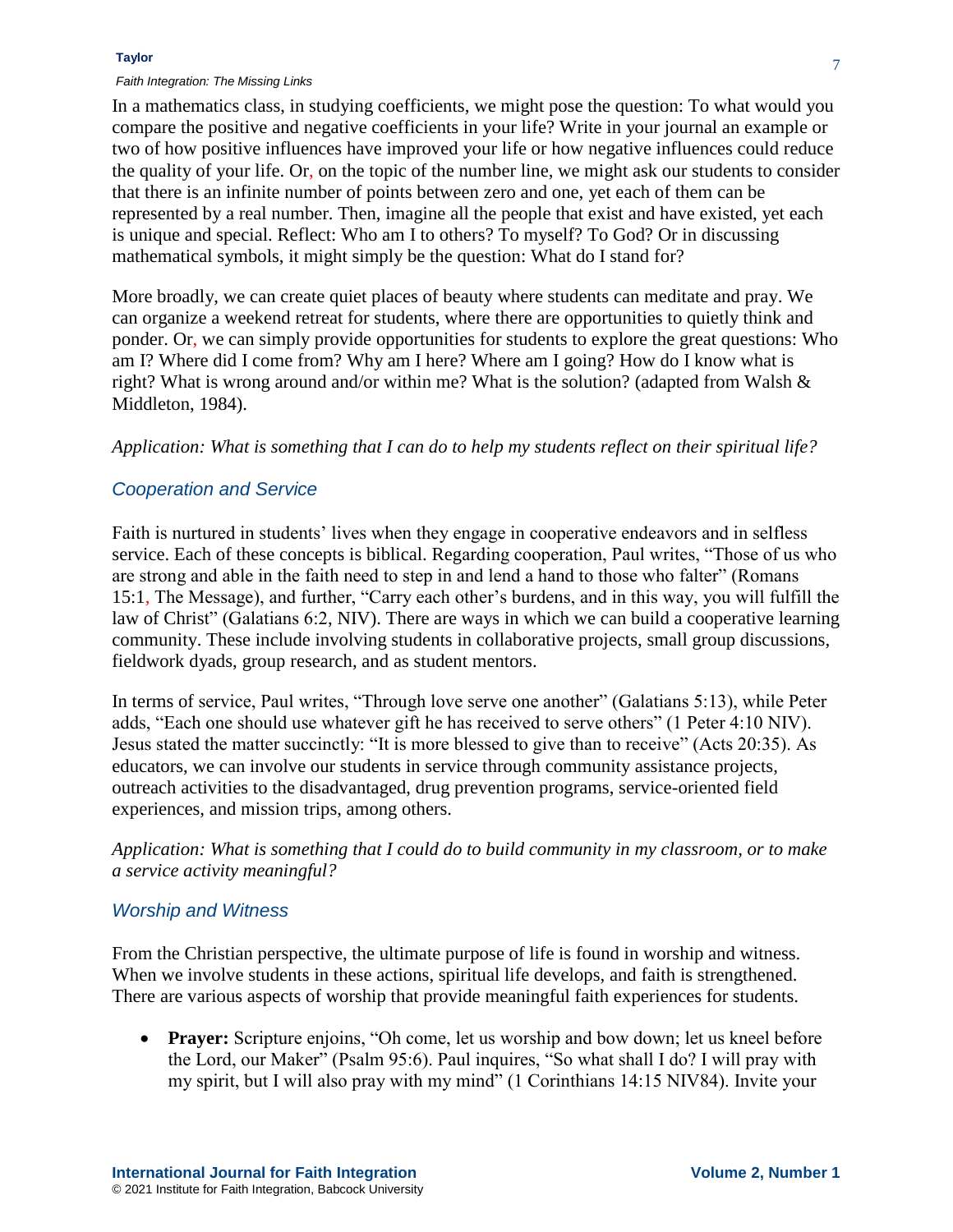students to share prayer requests, pray together for these, and celebrate answered prayer. Also, pray with and for your students.

- **Praise and thanksgiving:** We are invited, "Enter His gates with thanksgiving and His courts with praise; give thanks to Him and praise His name" (Psalm 100:4 NIV), and "Let us offer through Jesus a continual sacrifice of praise to God, proclaiming our allegiance to His name" (Hebrews 13:15 NLT). Share with students specific reasons for which you praise God. Ask your students to share experiences from their lives for which they are thankful.
- **Music:** A faith-focused life finds expression through music. "Sing to the Lord with thanksgiving. Sing praises on the harp to our God" (Psalm 147:7). "Sing psalms and hymns and spiritual songs among yourselves; make music to the Lord from your heart" (Ephesians 5:19 NLT). Spiritual songs, especially if connected to the topic and/or life experiences, are powerful means of impressing God's truth on the minds of students. Maximize music, with creativity and joy.
- **Offering:** Sometimes we think that an offering is solely monetary, something of which students are often in short supply. An offering, however, is any gift that we present to God. Discuss diverse ways in which we can give gifts to God. Provide avenues through which your students can present these offerings. "Ascribe to the LORD the glory due his name; bring an offering and come before him" (1 Chronicles 16:29). "LORD, accept my offering of praise" (Psalm 119:108).

Regarding witness, Christ told his followers, "You shall receive power when the Holy Spirit has come upon you; and you shall be witnesses" (Acts 1:8). It would seem strange, if we were preparing surgeons, to have them take the many necessary courses, such as anatomy and physiology, endocrinology, immunology, and pharmacology, but never provide them with training or experience in surgery. It would likewise seem strange to expect our graduates to suddenly become effective witnesses for God, if they have never had training or experience in witnessing. What can we do? Intentionally incorporate course activities that will help prepare students to communicate God's truth. This witness can be done through a variety of modalities: creating and presenting mime, speeches, articles, radio or TV spots, posters, songs, and works of art. The message can also present variety: health, conservation, interpersonal relationships, or specific moral values, among others. The goal is for students to develop a worldview in which they see themselves as active witnesses for God (John 17:15-18).

*Application: What activity could I have my students' do that would involve them in worship or would provide them with an opportunity to witness for God?*

# **Conclusion**

For a chain to function effectively, it must be connected. For faith integration to work powerfully, it must link both to the biblical foundation and to student experience. This occurs on the Biblical Foundation side when we incorporate a God-centered paradigm, and when we examine themes and issues from a biblical worldview. It occurs for the Student connector when we provide guided experiences that involve reflection, cooperation and service, and worship and witness (see Figure 3).